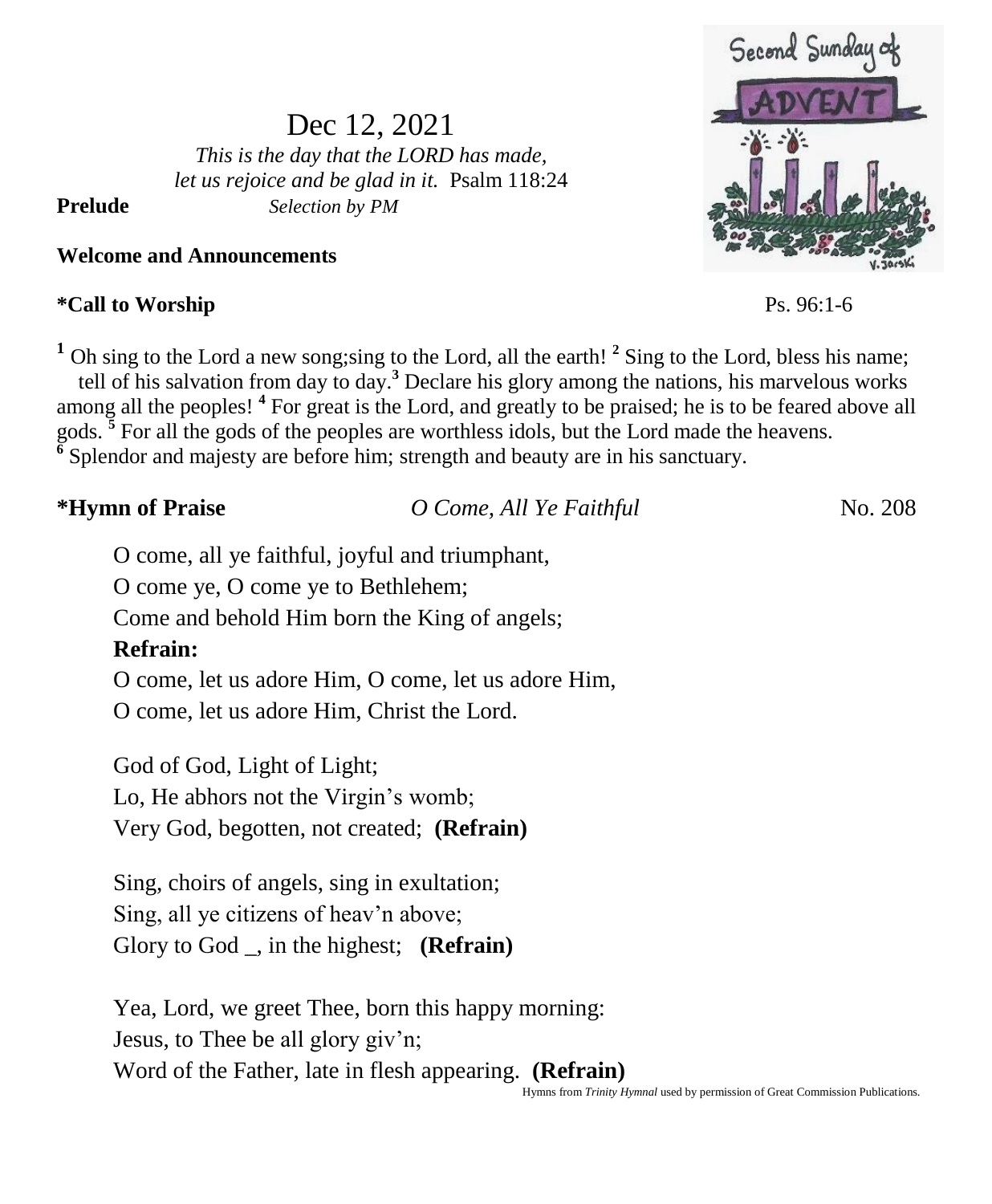**\*Prayer of Invocation** 

#### **Scripture Reading Luke 1:26-56**

ESV (Pew pg. 854/LP pg.1067)

#### **Prayer of Confession**

Heavenly Father, we confess that we have fallen short of your glory and have sought after sin this week. You, who are a kind and compassionate father to us, desiring to give good gifts to us your children; we confess that we have turned our backs on you this week and have gone seeking that which is not good, but that we have craved and tasted of that sin which only brings heartache and destruction to ourselves. Forgive, our Father, we pray, and yet again take away our sin from us. Work constant and continual repentance in each one of our hearts, and renew our desires that we might renounce all ungodliness and worldly passions and live self-controlled, upright, and godly lives in this present age. Help us to wait for our blessed hope, the appearing of the glory of our great God and Savior Jesus Christ, who gave himself for us to redeem us from all lawlessness. Make us zealous for good works. We pray this all in Jesus name. Amen.

#### **Assurance of Pardoning Grace** Ps. 96:7-13

**<sup>7</sup>** Ascribe to the Lord, O families of the peoples, ascribe to the Lord glory and strength! **<sup>8</sup>** Ascribe to the Lord the glory due his name; bring an offering, and come into his courts! <sup>9</sup> Worship the Lord in the splendor of holiness; tremble before him, all the earth! <sup>10</sup> Say among the nations, "The Lord reigns! Yes, the world is established; it shall never be moved; he will judge the peoples with equity." **<sup>11</sup>** Let the heavens be glad, and let the earth rejoice; let the sea roar, and all that fills it;  $1^2$  let the field exult, and everything in it! Then shall all the trees of the forest sing for joy **<sup>13</sup>** before the Lord, for he comes, for he comes to judge the earth. He will judge the world in righteousness, and the peoples in his faithfulness.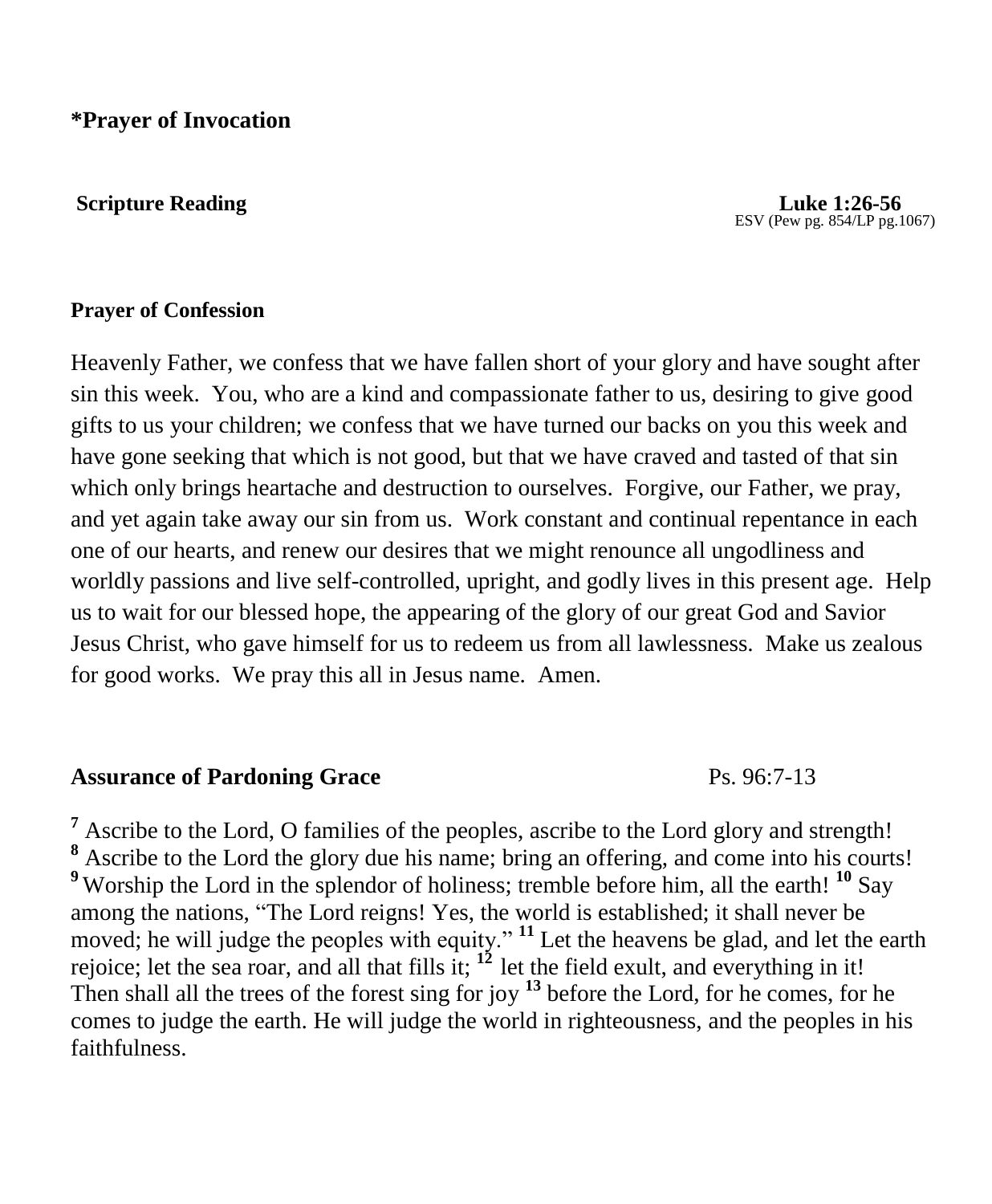It came upon the midnight clear, that glorious song of old, from angels bending near the earth to touch their harps of gold: "PEACE on the earth, good will to men, from heav'n's all-gracious King"; the world in solemn stillness lay to hear the angels sing.

Still through the cloven skies they come, with peaceful wings unfurled, and still their heav'nly music floats o'er all the weary world: above its sad and lowly plains they bend on hov'ring wing, and ever o'er its Babel sounds the blessed angels sing.

And ye, beneath life's crushing load, whose forms are bending low, who toil along the climbing way with painful steps and slow, look now! For glad and golden hours come swiftly on the wing: O rest beside the weary road and hear the angels sing.

For lo, the days are hast'ning on, by prophet bards foretold, when with the ever-circling years comes round the age of gold; when PEACE shall over all the earth its ancient splendors fling, and the whole world give back the song which now the angels sing. Hymns from *Trinity Hymnal* used by permission of Great Commission Publications.

#### **WSC 75-76**

# **Q. 75. What is forbidden in the eighth commandment?**

A. The eighth commandment forbiddeth whatsoever doth or may unjustly hinder our own or our neighbor's wealth or outward estate.

# **Q. 76. Which is the ninth commandment?**

A. The ninth commandment is, Thou shalt not bear false witness against thy neighbor.

#### **Prayer of Intercession**

# \***Doxology** No. 731

Praise God, from Whom all blessings flow; Praise Him, all creatures here below; Praise Him above, ye heav'nly host; Praise Father, Son, and Holy Ghost. Amen.

**Offering** *Selection by PM Selection by PM*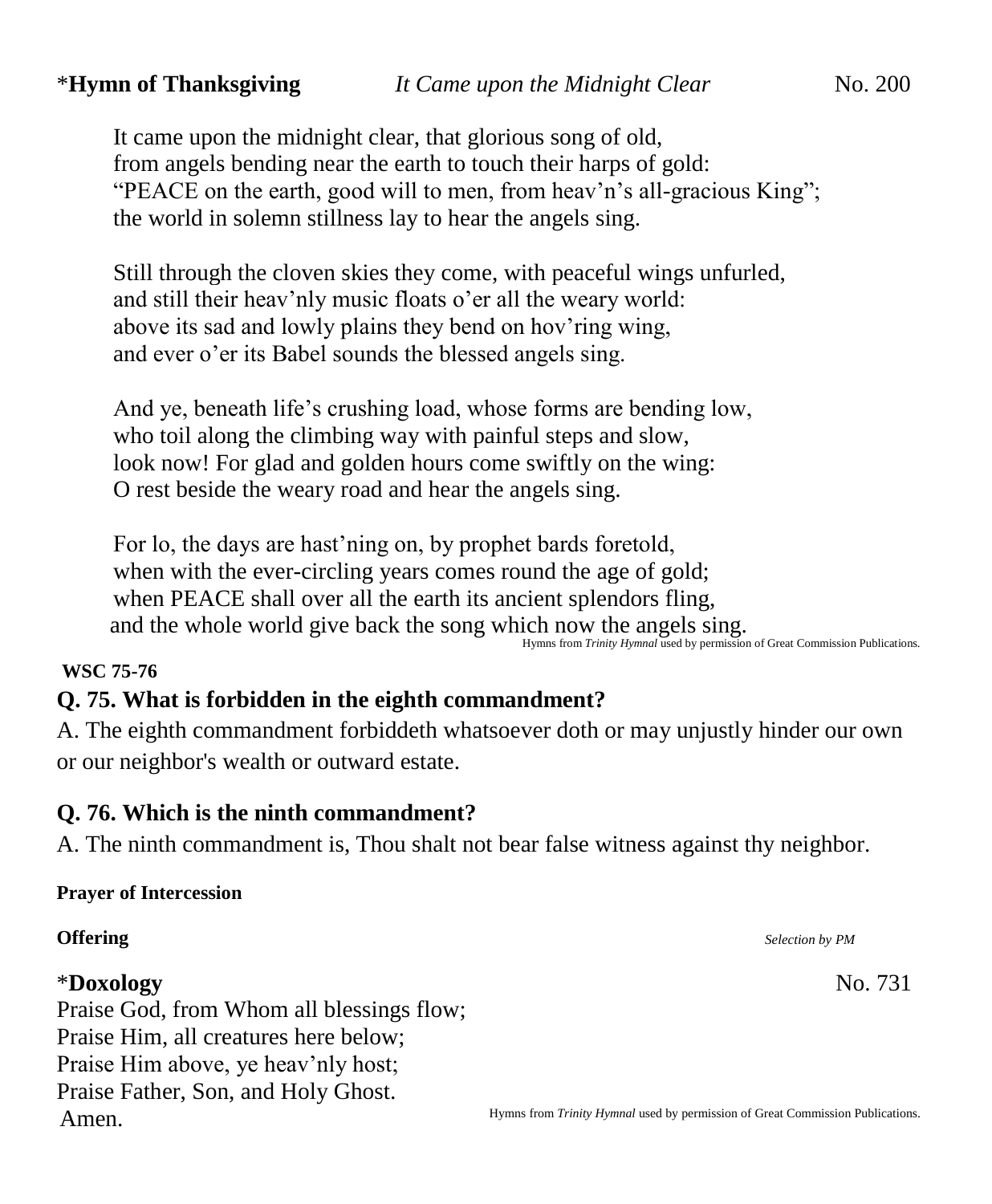#### **\*Hymn of Preparation** *O Little Town of Bethlehem* No. 201

O little town of Bethlehem, how still we see thee lie! Above thy deep and dreamless sleep the silent stars go by. Yet in thy dark streets shineth the everlasting Light; The hopes and fears of all the years are met in thee tonight.

For Christ is born of Mary, and gathered all above, while mortals sleep, the angels keep their watch of wond'ring love. O morning stars together, proclaim the holy birth. And praises sing to God the King, and peace to men on earth!

How silently, how silently, the wondrous Gift is giv'n; So God imparts to human hearts the blessings of His heav'n. No ear may hear His coming, but in this world of sin, where meek souls will receive Him still, the dear Christ enters in.

O holy Child of Bethlehem, descend to us, we pray; Cast out our sin and enter in, be born in us today. We hear the Christmas angels the great glad tidings tell; O come to us, abide with us, our Lord Emmanuel! Hymns from *Trinity Hymnal* used by permission of Great Commission Publications.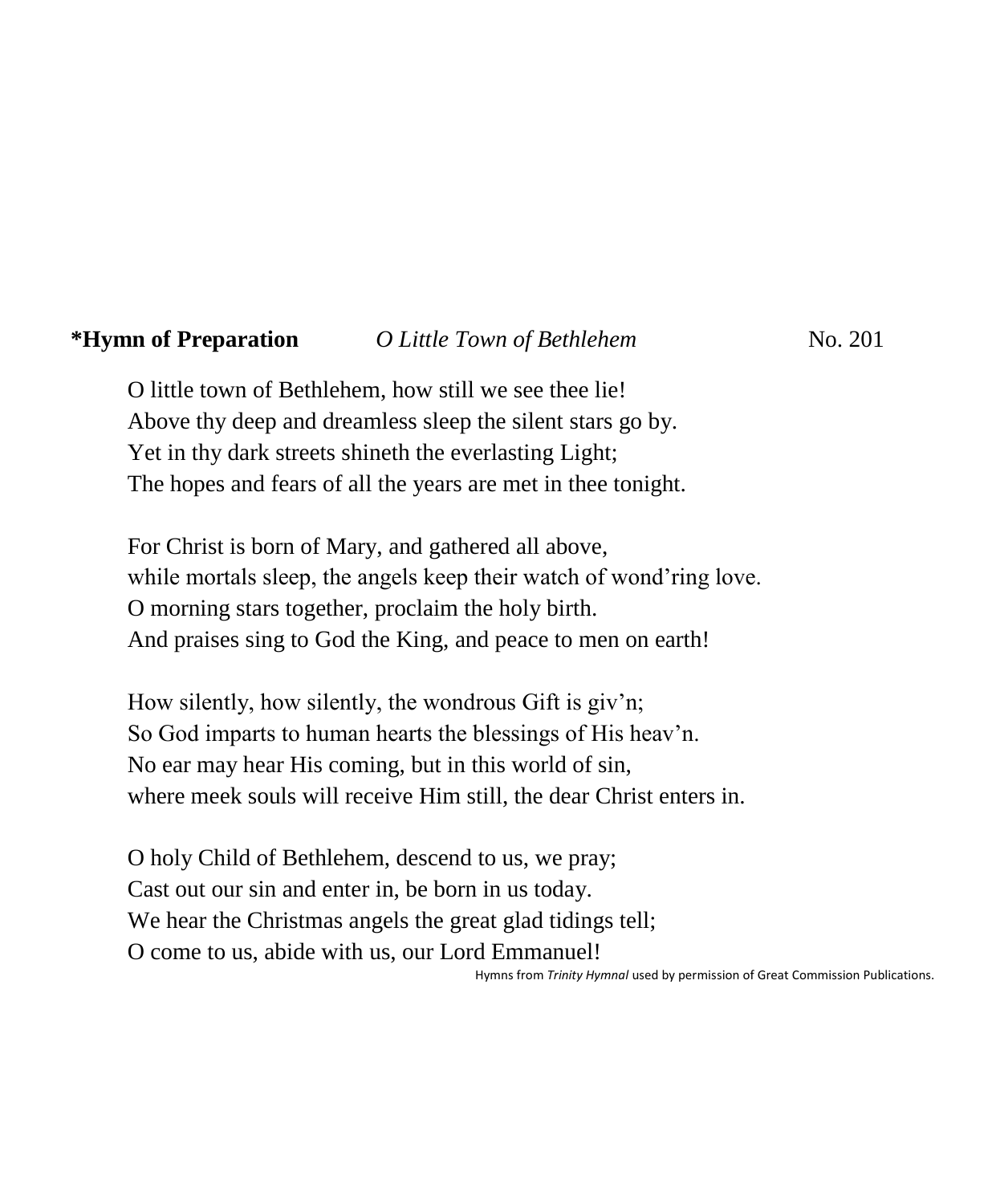1. Praise

2. Power

3. Prosperity

Questions:

- 1. How was Joseph able to handle being passed over? Could it be that this passage is teaching us that sometimes/often times the perception of being passed over on possible blessings are actually the blessings themselves? Explain.
- 2. Were Judah's sins any worse that Rueben, Simeon, or Levi's? Do you see the fruit(s) of repentance in Judah? See Genesis 37:26ff.; 38:26.
- 3. If you had to pick a mascot from the animal kingdom for you or your family, what animal would you choose and why? Why does Judah get compared to a lion cub?
- 4. What does v. 12 mean? Why is there a physical description of Judah's descendants in this text? What does this tell us about Jesus?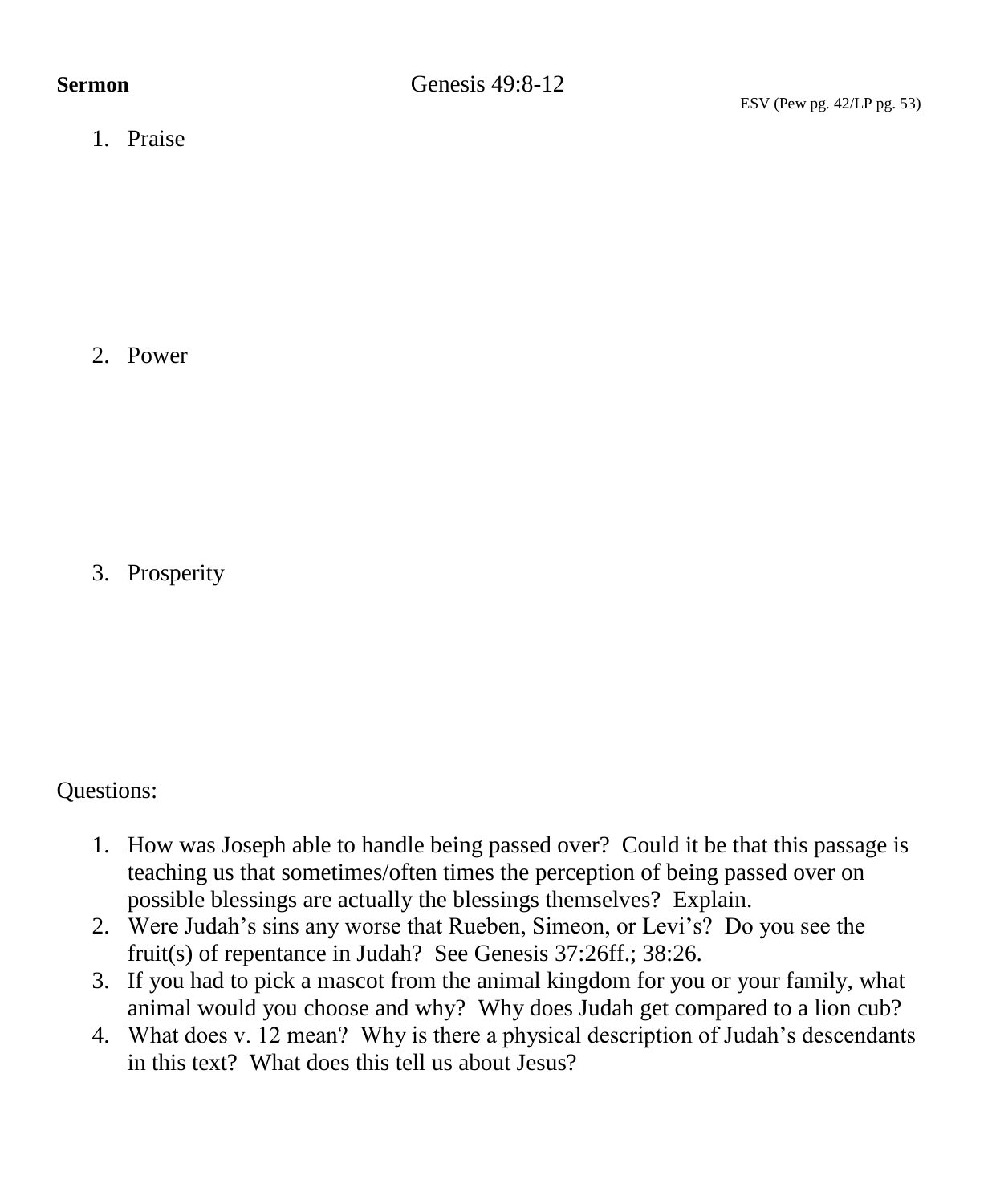#### **\*Hymn of Response** *Away in a Manger*No. 204

Away in a manger, no crib for a bed, the little Lord Jesus laid down His sweet head; the stars in the bright sky looked down where He lay, the little Lord Jesus, asleep on the hay.

The cattle are lowing, the baby awakes, but little Lord Jesus no crying He makes; I love Thee, Lord Jesus! Look down from the sky, and stay by my cradle till morning is nigh.

Be near me, Lord Jesus, I ask Thee to stay close by me forever, and love me, I pray; bless all the dear children in Thy tender care, and fit us for heaven, to live with Thee there.

Hymns from *Trinity Hymnal* used by permission of Great Commission Publications.

### **\*Benediction**

**\*Gloria Patri** No. 735 Glory be to the Father, and to the Son, and to the Holy Ghost; as it was in the beginning, is now, and ever shall be, world without end. Amen, amen.

Hymns from *Trinity Hymnal* used by permission of Great Commission Publications.

# **Postlude** *Selection by PM*

**\* Congregation:** Please stand as able.

**Piano, Organ, Guitar** Chris Erickson **Intercessory Prayer** Andrew Gretzinger